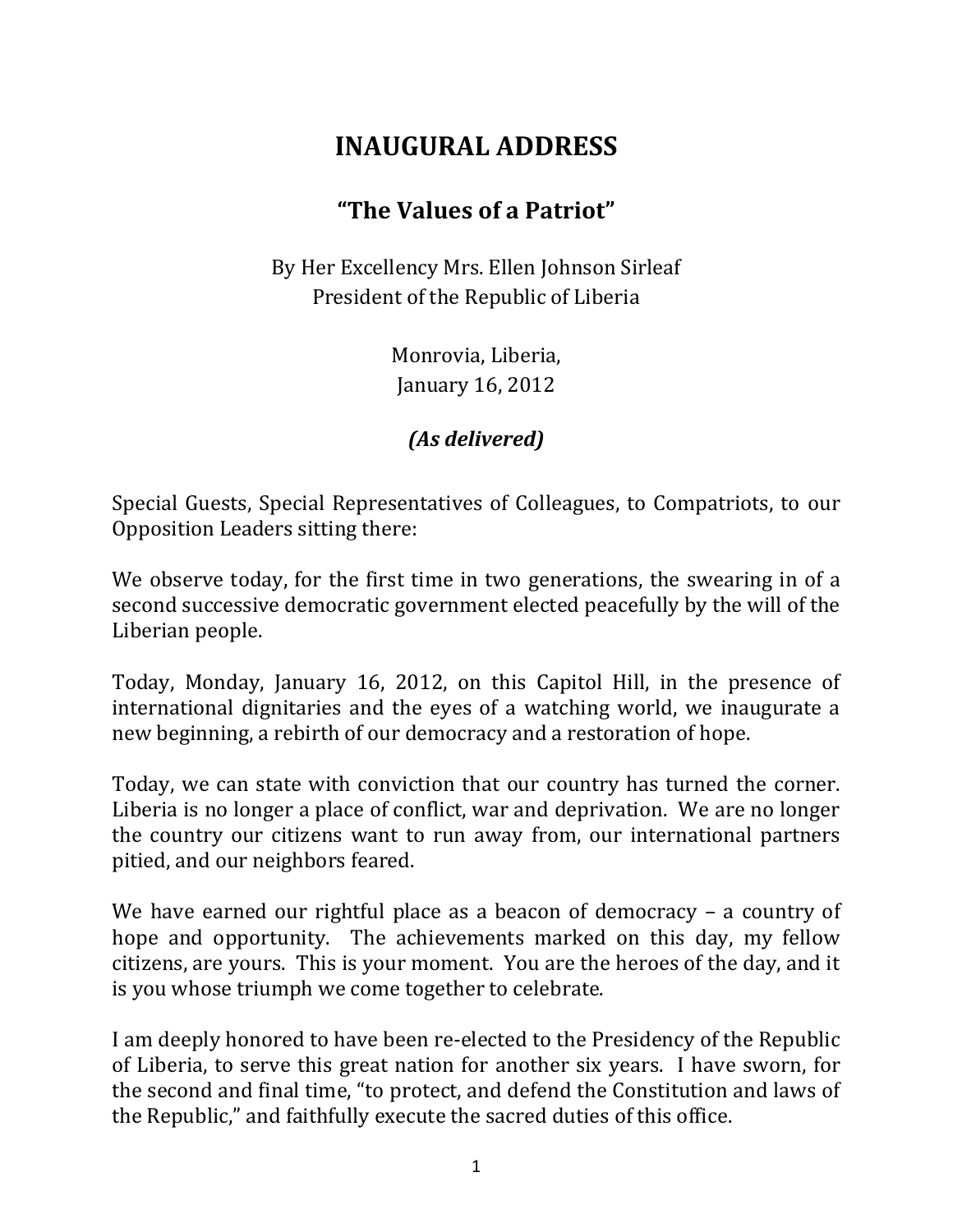The second election in any emerging democracy is the most important. The first takes place on the world stage, in the spotlight, with great fanfare. But the second election is the true test of the will of the people and the institutions they have created. If the second election works, it establishes a pattern, a tradition, a routine of democracy that subsequent elections can follow.

You, my fellow Liberians, have conducted another national election, described by all observers as free and fair. It was a miracle summoned by the people, and in so doing, we as a nation have set our faces irrevocably toward democracy and peace.

The cleavages that led to decades of war still run deep. But so too does the longing for reconciliation – a reconciliation defined not by political bargaining or by an artificial balance of power by tribe, region, religion or ethnicity but by the equality of opportunity and a better future for all Liberians.

True reconciliation means a process of national healing. It means learning the lessons of the past to perfect our democracy. But above all it means economic justice for our citizens and the spread of progress to all our people. It means creating jobs, opportunities and giving our young people the skills they need to prosper and create the life they choose.

The youth of Liberia are our future, and they sent us a message. They are impatient. They are eager to make up for years of conflict and deprivation. They are anxious to know that their homeland offers the grounds for hope. Let me say to them: We heard that message and it is our solemn obligation to ensure that their hope will not be in vain.

I believe that the achievements of the last six years, and the challenges of the next six, come down to hope. Hope is being restored to people from whom it was brutally ripped by war and chaos. Hope is making it possible for our people to imagine a future of security, of progress, and of improvement for themselves, their families, and their society. Hope is fuelling the fires of ambition, and an ambitious people, secure in their homeland, capable of great things. But now we must follow through on the commitments we have made to our people, so that their hope is not in vain, so that their hope is real and they can actually taste the fruits of their hard work and dedication.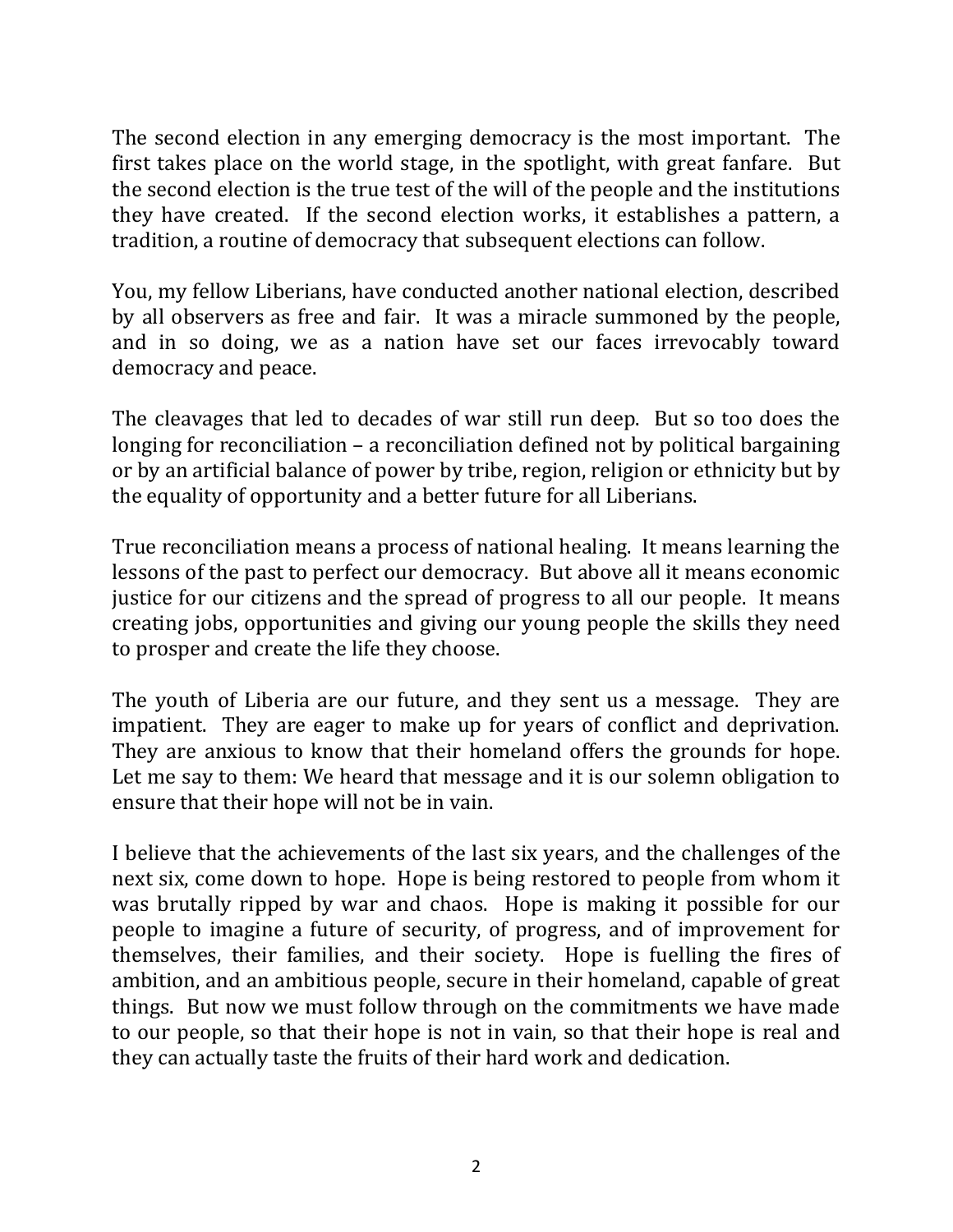To all who have yet to feel the hand of progress touch your life, your time has come. We have laid the foundations for peace and prosperity, and we must now hasten our true mission: putting people, especially young people, first and lifting the lives of all Liberians.

This mission, and our national challenge, will test our love of country. Some of these challenges may be confronted and resolved during the next six years. Some will require more years than will be left to me, or to my administration. But we commit to you that we begin today.

My friends, dear compatriots, let us recognize here today that securing a future of prosperity and democracy will require commitment and hard work from all of us. Liberia will not reach its potential unless each and every Liberian resolves to reach his own. We will rise or fall on the spirit of purpose and patriotism that we summon between us today.

I swear before you now, to do all my position as President allows to broaden and to deepen the opportunities for a better life available to you. But it will be up to you – it will be up to each of us – to seize those opportunities, and translate them into prosperity for ourselves and for our children. Yes, our government must do better; we have an obligation and a sacred oath to fulfill. But it is up to us all to ensure that this country lives up to its true potential.

Your government should offer you education worthy of our heritage, but it will be up to you to stay in school, to study hard, and to learn the skills required for success in this new technological world. Your government should foster equality of opportunity so that you can get a job, and to know the dignity of receiving an honest day's wage. But it will be up to you to work honestly and hard to realize those ambitions. Your government should provide a system of justice that all of us can trust: law enforcement officials who act out of a sense of duty; judges who interpret and apply the laws fairly; administrators who live up to their oaths of office whatever the temptations may be. But it will be up to you and to me in demanding transparency and accountability.

Six years ago, I stood before you in this same place, and pledged to you my commitment to a process of national renewal. Now I address a new and very different Liberia. I call on you to join me in the completion of that formidable task.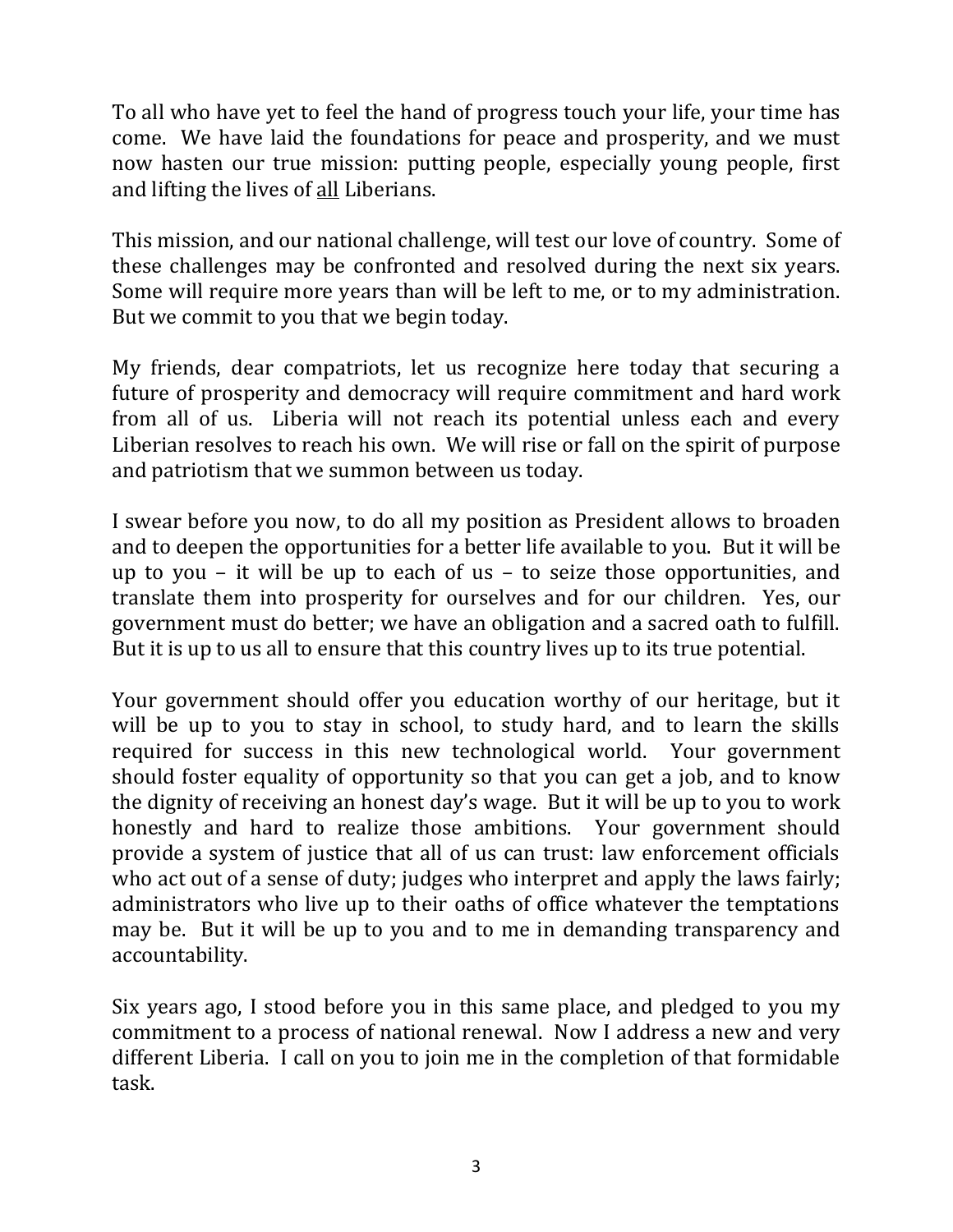I call on you, my fellow citizens, to join me in renewing our resolve to restore our country and lead it to its grand destiny. I call you today to share a healthy pride in what we have done, but a still fiercer resolve to do all that must yet be done so that all Liberians thrive in freedom, equality and friendship.

I call you, my compatriots, to a new age of patriotism!

I am asking you to join me in a rededication to the enduring values set out in our Constitution, and consistent with our deepest gratitude for the gifts the Almighty has conferred on us as individuals and on our country. It is a rediscovery of what it means to be a Liberian – a proud citizen of a country that has suffered from wars but now a dignified African nation with a simple dream of Liberty. The patriotism and resolve we summon today honors that dream.

Patriotism does not mean blind loyalty to power. Indeed, sometimes the highest demonstration of patriotism may well be seen when citizens peacefully and respectfully express their opposition to particular policies proposed by those elected to govern them.

Patriots freely and openly and even passionately disagree about what is best for the nation they love. Patriots compete for the support, and for the votes, of their fellow citizens. Patriots acknowledge that those who may not embrace their particular views are nonetheless acting out of their own understanding of what is best for their country.

Patriots believe that equality of opportunity applies to all citizens, regardless of tribe or ethnicity, regardless of geographic or economic status, and regardless of sex. My administration remains particularly committed to achieving equality for women and girls in all areas of life: education, business, and in the family itself.

Patriots believe deeply in democratic processes and institutions, and when those processes and institutions waver or fail, patriots resolve to repair them. They believe in a democracy of policies not personality, merit not money, action not words. They believe in the sacred right to free expression and the responsibility to exercise that right with care.

My fellow Liberians, we know all too well what can happen when the tenets of democracy and freedom are not jealously and vigorously defended, when the